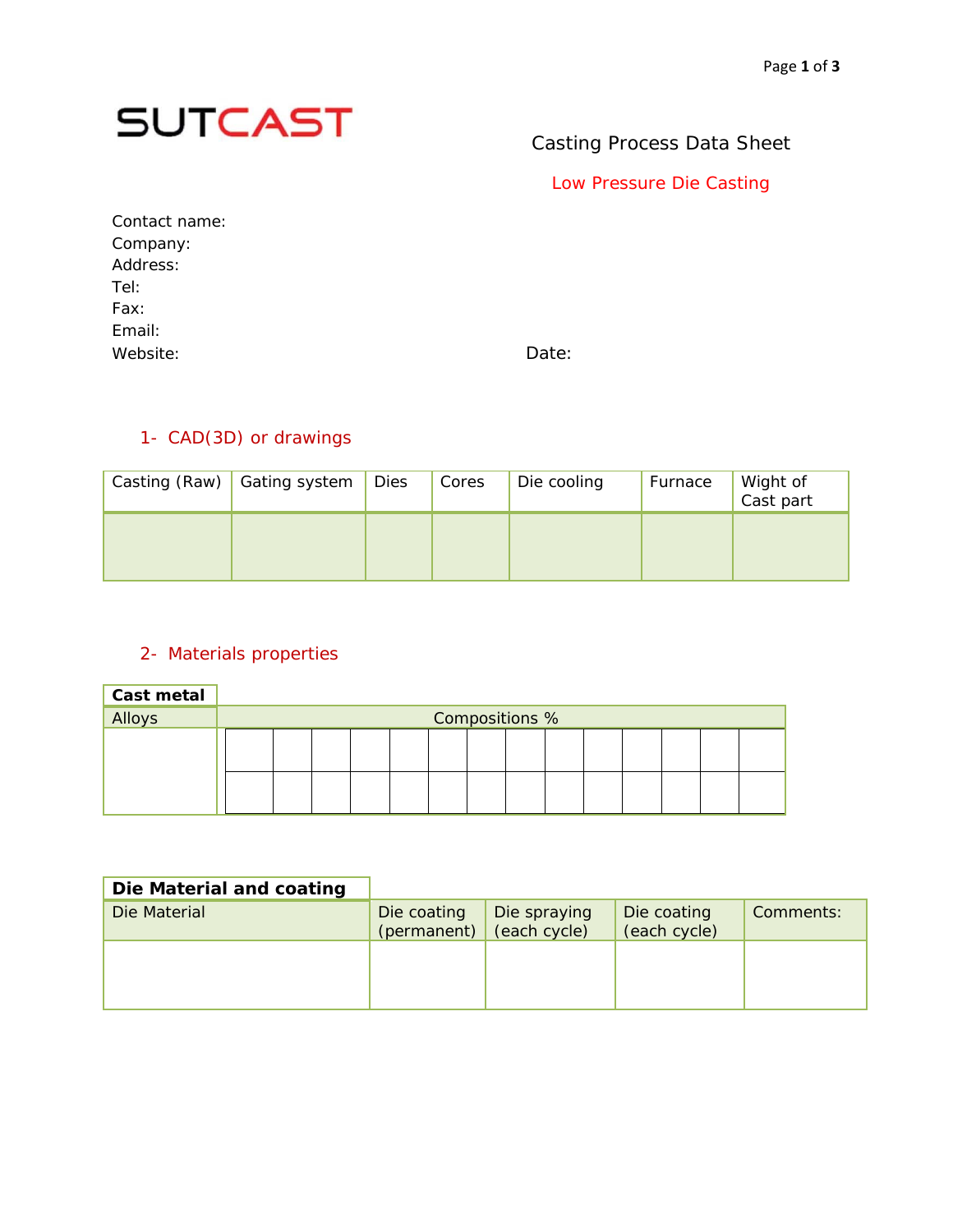## Low Pressure Die Casting

| Core      |         |               |                             |
|-----------|---------|---------------|-----------------------------|
| Sand Type | Coating | <b>Binder</b> | Initial core<br>temperature |
|           |         |               |                             |
|           |         |               |                             |

| <b>Others</b>                             |                                       |                                                     |                                                       |                                   |                                                        |  |
|-------------------------------------------|---------------------------------------|-----------------------------------------------------|-------------------------------------------------------|-----------------------------------|--------------------------------------------------------|--|
| Cast temperature: $[°C]$                  |                                       | Degassing treatments                                |                                                       | Filter                            |                                                        |  |
|                                           |                                       |                                                     |                                                       | Type                              | Size                                                   |  |
| Total weight<br>alloy<br>Οf<br>cast: [kg] | Cycle<br>Time [s]                     | <b>Number</b><br>οf<br>cycles<br>to<br>heat the die | Complete<br>cycle<br>time<br>(cast<br>to<br>cast) [s] | Die<br>opens<br>after             | Side<br>cores<br>withdrawal<br>[s]                     |  |
| Casting<br>removal [s]                    | of<br><b>Start</b><br>spraying<br>[s] | End<br>of<br>spaying [s]                            | Duration of<br>spaying:<br>[s]                        | <b>Die</b><br>closes<br>after [s] | of<br><b>Start</b><br>filling<br>(second<br>cycle) [s] |  |
|                                           |                                       |                                                     |                                                       |                                   |                                                        |  |

# 3-Pouring process

| Pouring Temperature   Pouring time<br>$\circ$ $\cap$ | (S) | Pouring rate<br>kg/s | Die Temperature °C |
|------------------------------------------------------|-----|----------------------|--------------------|
|                                                      |     |                      |                    |

| <b>Die cooling/Tempering</b> |             |                 |
|------------------------------|-------------|-----------------|
| Coolant                      | Cooling [s] | Cooling off [s] |
|                              |             |                 |
|                              |             |                 |